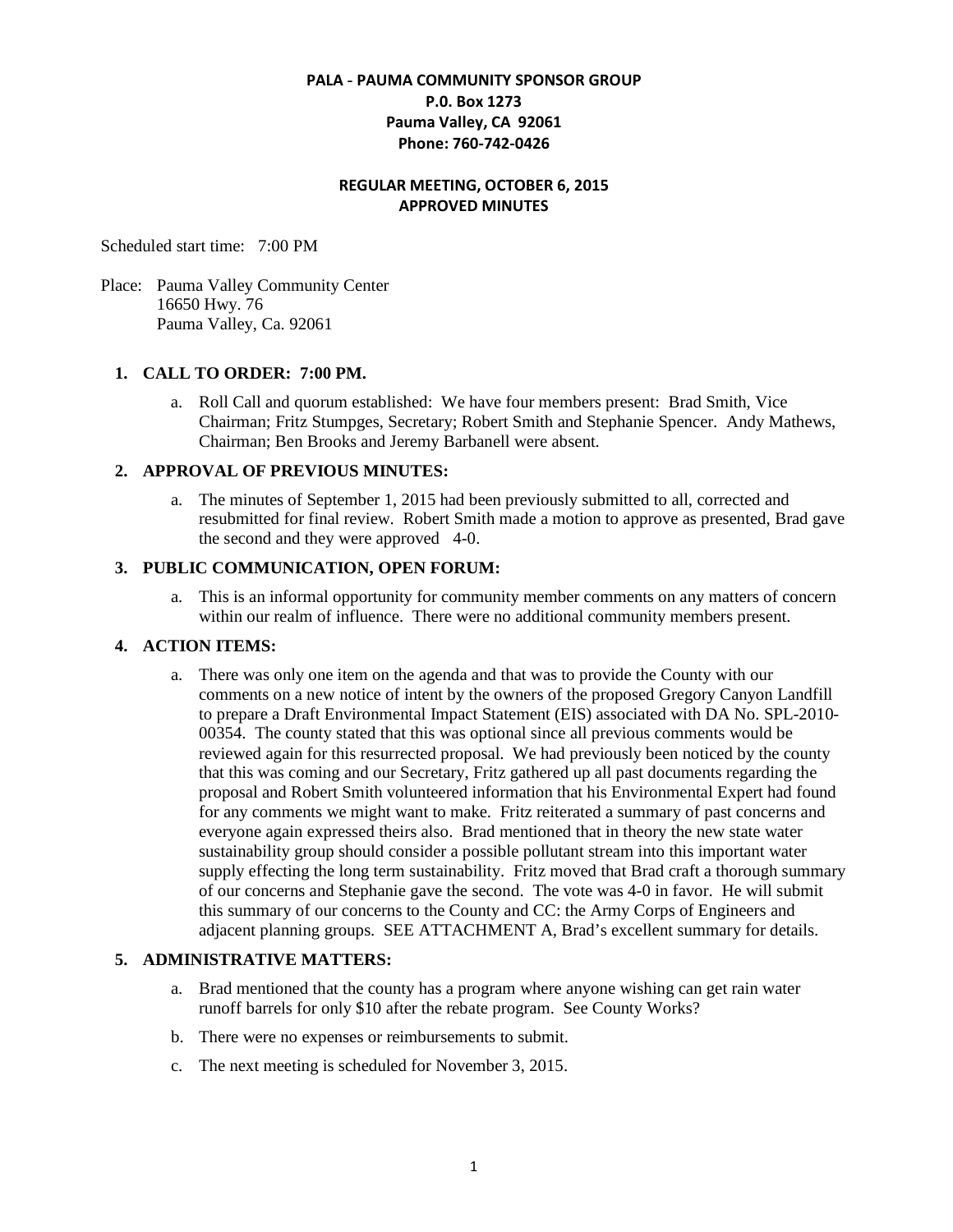**6. ADJOURNMENT:** Brad moved to adjourn at 7:23 PM and Fritz gave the 2<sup>nd</sup>. Unanimously carried.

# **Ref: Attachment A**

These minutes were approved at the 3-1-16 meeting. Brad moved to approve, Ben gave the second and they were approved 6-0.

Fritz Stumpges,

PPCSG Secretary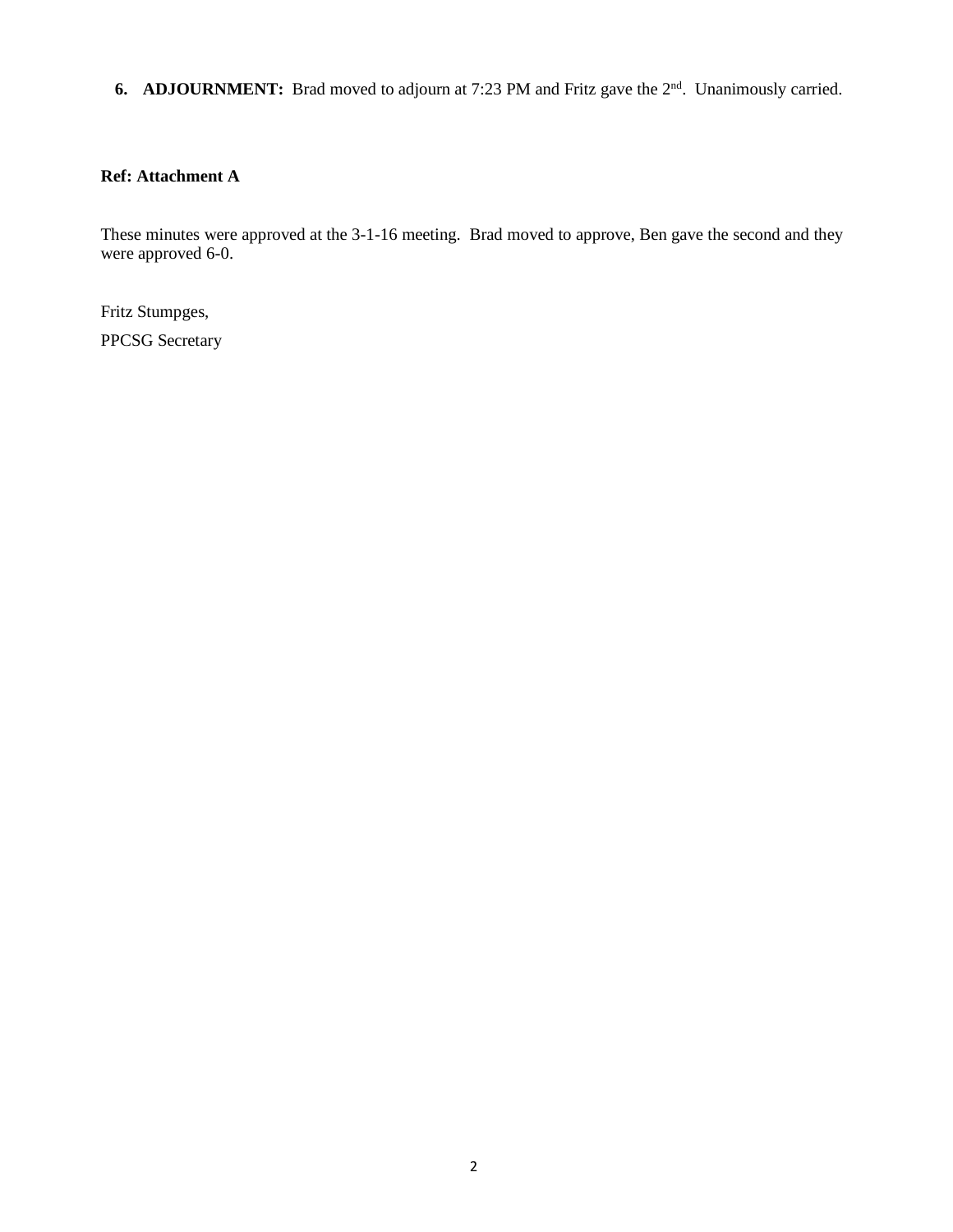# Pala Pauma Community Sponsor Group ("PPCSG") **Comments regarding** *a Public Notice from the Corps of Engineers regarding Gregory Canyon Landfill*

At a public meeting of the Pala Pauma Community Sponsor Group held October 6, 2015, PPCSG considered a Public Notice from the Corps of Engineers regarding Gregory Canyon Landfill.

No comments were received from the public.

Prior to the meeting, the Notice had been distributed to the Group members for review and consideration. Following a discussion of this item, **all members strongly agreed that the proposed landfill was incompatible with the bucolic, scenic nature of the area, with the General Plan, and would pose much too large of a threat to the essential underground aquifer in the immediately adjacent San Luis Rey River.** The PPCSG has voiced this opinion many times over the years since the landfill was originally proposed, and it holds this opinion even more strongly today.

The Group believes that the specific actions dealt with by the Permit Application, ie, the construction of the bridge and placement of fill material are, in and of themselves, relatively inconsequential. The massively more significant issue for the Corps to consider, as they say they will and must, is the cumulative impact of the construction and operation of the landfill itself.

Key Points

- The Need Since the landfill was initially envisioned and proposed by its developer, the State laws and regulations and the State's residents have continued in their progress to reduce the volume of solid waste destined for landfills by a highly successful recycling campaign. Ten to fifteen years ago, recycling was comparatively rare. Today, many people's weekly trash bin contains much less material than their recycling bins. And the EIR appears not to consider AB 341which has become law in California. It requires the implementation of commercial and multi-family residential recycling, and sets a state goal of 75% diversion of the waste stream away from landfills by 2020. These actions reduce the need and/or urgency for additional landfill capacity. The societal need for landfill capacity must be less today than envisioned in the past.
- Financial Risk Another aspect of the issue of need is the issue of financial risk. The developer of this project has demonstrated in numerous ways over recent years the "thinness" of their financial backing. What is to become of this company if their projections of revenue that are required to service the debt, operate the landfill and as planned, produce a profit fail to materialize? If, as seems to be the case, the future volume, and therefore, revenue projections are overstated, what will the region be left with? A landfill that may not be needed, cannot be profitably operated and therefore, a bankrupt corporation. That could lead to pollution control systems that might not be maintained and operated, and certainly, to a visual blight.
- Pala Pauma Community Sponsor Group ("PPCSG") • Highway Infrastructure Impact – While there is an obvious negative impact of traffic delays and congestion as documented in the previous EIS, a largely overlooked impact is the cumulative negative effect on the actual pavement and subgrade of the anticipated 800 truck trips over SR 76 each day of operation (6 days a week). The EIS states that the current Average Daily Traffic (ADT) on SR 76 adjacent to the landfill is approximately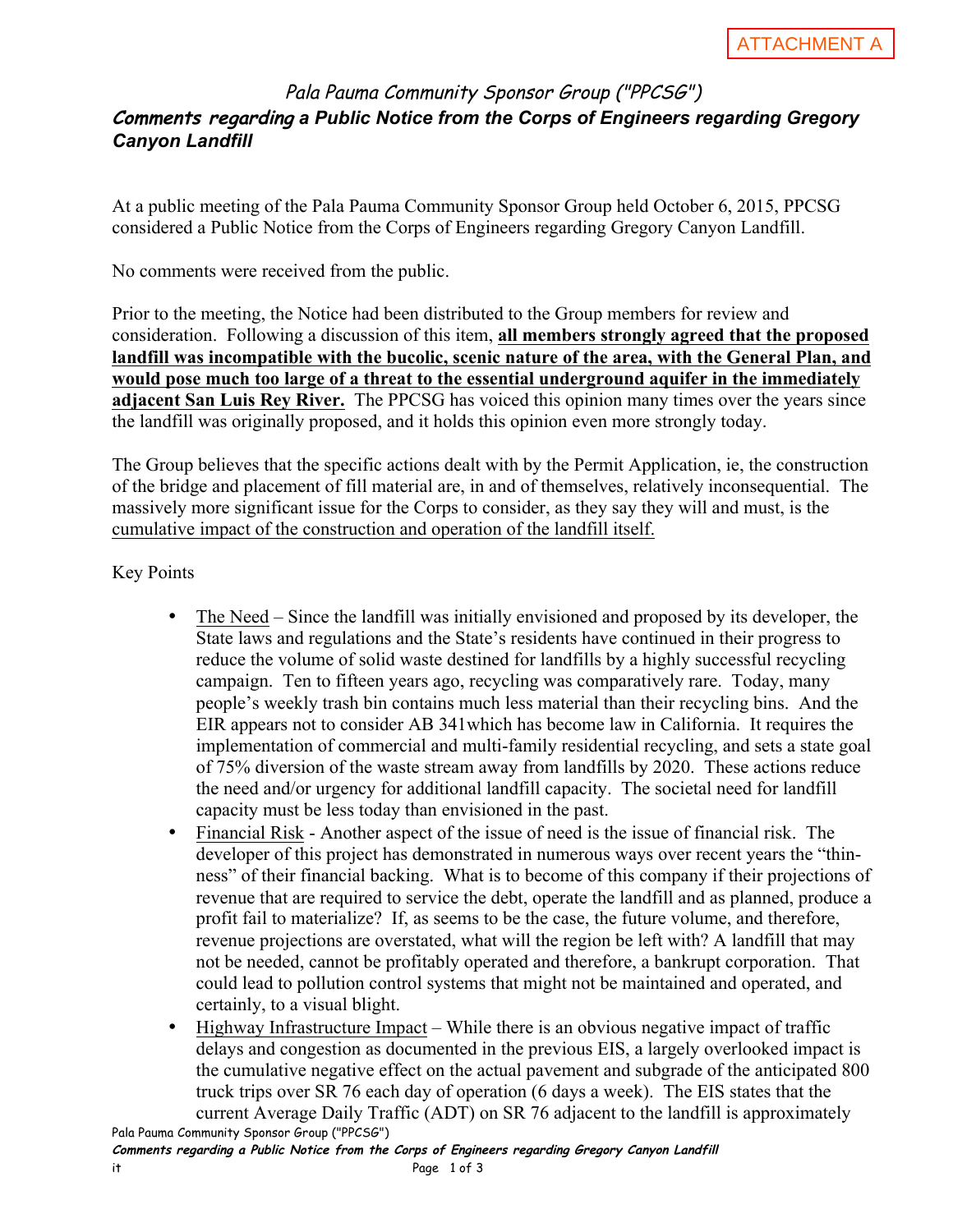8500 vehicles per day. Impacts of vehicles on the pavement condition/strength can be measured using an Equivalent Single Axle Load (ESAL) formula. A standard passenger car has an ESAL of .0007, while a 3-axle garbage truck has an ESAL of 1.0. This means one trip by a 3-axle garbage truck causes as much wear and tear on the roadway pavement as 1,429 car trips. Given the project's average garbage truck trips of 800 per day, this equates to the same structural damage to the roadway as would be caused by 114,000 passenger cars per day. In simpler terms, the truck traffic will deteriorate the condition of the roadway on SR 76 at over 14 times the rate caused by the existing traffic load.

• Environmental Justice – Once again, at the time that this landfill was initially proposed, the recognition of the concepts of environmental justice were in their infancy. Today, they are a universally accepted factor. The proposed landfill is located only 1 mile west of the western boundary of the Pala Band of Mission Indian's 12,000 acre Reservation. And it may be within as little as 1000 feet from a site considered to be of cultural, spiritual and religious significance to the Tribe. The Pala Tribe has unwaveringly opposed the landfill, and continues to do so. This project is a nearly perfect example of the issues that fostered the recognition of the validity of the arguments for consideration of Environmental Justice when analyzing the appropriateness of the siting of non-desirable facilities.

And the largest overarching factor:

- **Water Quality** The biggest risk of hugely significant negative impact from this project is the risk to groundwater quality. This factor alone should prevent this proposed project from ever becoming a reality.
	- o The San Luis Rey River This river is for all intents and purposes, immediately adjacent to the landfill site. It flows as surface water rarely, only in very large storm events. However, the aquifer that underlies the river continuously carries the rainwater from a huge drainage area that stretches over 20 miles to the east, to Lake Henshaw and at points, the drainage area is as much as 10 miles wide. From the proposed site, the River and the underground aquifer that underlays it, flow about 20 miles further to the west, through Bonsall and Oceanside, discharging into the ocean. All along its length, there are literally hundreds of wells providing drinking and agricultural water, to numerous water districts, farmers and cities. This water source is essential to these communities and residents. Any risk of polluting it so that it couldn't be used is patently unacceptable.
		- § Proximity to the River The San Luis Rey River runs through the proposed site, with the subject of the Corps permit being a bridge to be built approximately 640 feet in length to span the river. The bridge would allow garbage trucks to drive from SR 76, over the river to the landfill, only about 800 feet beyond the bridge. The toe of the landfill appears to be only about 700 feet from the edge of the river.
	- o Reliability of Successful Containment In the long term, it can be accurately stated that sooner or later, the containment will fail and groundwater pollution will occur. Much like when discussing earthquakes, it isn't a matter of IF, it is a matter of WHEN.
	- $\circ$  Seismic Causes The draft EIS recognizes numerous risks to the integrity of the landfill from Seismic caused movement. It concludes that all of these risks can be successfully mitigated through appropriate design measures. None the less, history